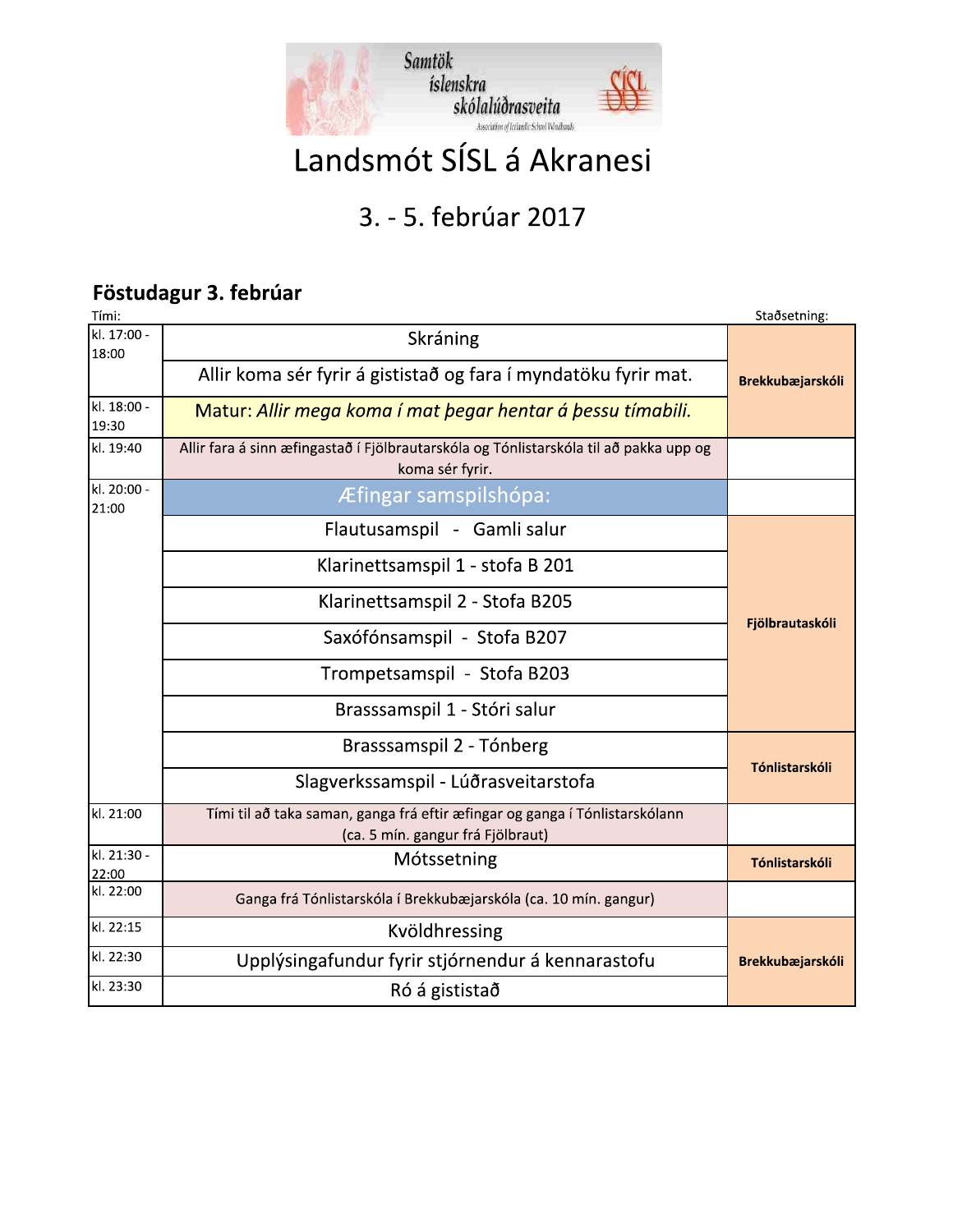#### Laugardagur 4. febrúar

| Tími:                |                                                           |                                                              |                            |                                      | Staðsetning:                         |  |
|----------------------|-----------------------------------------------------------|--------------------------------------------------------------|----------------------------|--------------------------------------|--------------------------------------|--|
| kl. 7:30 -<br>8:30   | Opið í sturtur                                            |                                                              |                            |                                      | Ípróttahús                           |  |
| kl. 8:00 -<br>8:50   | Morgunmatur                                               |                                                              |                            |                                      | <b>Brekkubæjarskóli</b>              |  |
| kl. 9:00 -<br>10:30  | Samspilsæfingar                                           |                                                              |                            |                                      | Fjölbrautaskóli og<br>Tónlistarskóli |  |
|                      | Melkorka<br>Jóga hugleiðsla                               | Veigar<br>Kvikmyndatónlist                                   |                            | Sigrún Kristbjörg<br>Listalíf        |                                      |  |
| kl. 10:45 -<br>11:30 | А<br>Fjölbrautaskóli                                      | B<br>Tónlistarskóli                                          |                            | Fjölbrautaskóli                      | Fjölbrautaskóli og<br>Tónlistarskóli |  |
| kl. 11:30            |                                                           | Ganga í Brekkubæjarskóla                                     |                            |                                      |                                      |  |
|                      | 11:40 Matur A                                             | Frjáls tími                                                  |                            | Frjáls tími<br><b>11:50 Matur C</b>  | Brekkubæjarskóli                     |  |
|                      | Frjáls tími                                               | 12:10 Matur B                                                |                            | Frjáls tími                          |                                      |  |
|                      | Melkorka                                                  | Veigar                                                       |                            | Sigrún Kristbjörg                    |                                      |  |
| kl. 12:45 -<br>13:30 | B<br>Fjölbrautaskóli                                      | Tónlistarskóli                                               |                            | Α<br>Fjölbrautaskóli                 | Fjölbrautaskóli og                   |  |
| kl. 13:45 -<br>14:30 | Fjölbrautaskóli                                           | A<br>Tónlistarskóli                                          |                            | Β<br>Fjölbrautaskóli                 | Tónlistarskóli                       |  |
| kl.14:30 -<br>15:15  | Frjáls tími og síðdegiskaffi í Brekkubæjarskóla til 15:15 |                                                              |                            | <b>Brekkubæjarskóli</b>              |                                      |  |
| kl. 15:30 -<br>16:45 | Samspilsæfingar                                           |                                                              |                            | Fjölbrautaskóli og<br>Tónlistarskóli |                                      |  |
|                      | Jón Víðis                                                 | Töfrastund í stóra sal                                       |                            | Ari Bragi<br>Æfingatækni í gamla sal |                                      |  |
| kl. 17:00            | $17:15 - 17:45$                                           |                                                              | 17:00 - 17:50              |                                      |                                      |  |
| kl. 18:00            | $18:15 - 18:45$                                           |                                                              | X<br>$18:00 - 18:50$       |                                      | Fjölbrautaskóli                      |  |
|                      | Ganga á veitingastað                                      |                                                              |                            | Frjáls tími                          |                                      |  |
| kl. 19:00            | 19:00 Matur Y                                             |                                                              | 19:25 Ganga á veitingastað |                                      | Gamla Kaupfélagið                    |  |
|                      | Frjáls tími                                               |                                                              | 19:30 Matur X              |                                      |                                      |  |
| kl. 20:00            |                                                           | Frjáls tími (opið í sturtur í íþróttahúsi frá 19:30 - 20:30) |                            |                                      |                                      |  |
| kl. 21:00            | Spurningakeppni - pub quiz                                |                                                              |                            | Brekkubæjarskóli                     |                                      |  |
| kl. 22:00 -<br>23:30 | Kvöldskemmtun- Diskótekið Dísa + MC Gauti                 |                                                              |                            |                                      |                                      |  |
| kl. 22:00            | Upplýsingafundur fyrir stjórnendur á kennarastofu         |                                                              |                            |                                      |                                      |  |
| kl. 00:00            | Ró á gististað                                            |                                                              |                            |                                      |                                      |  |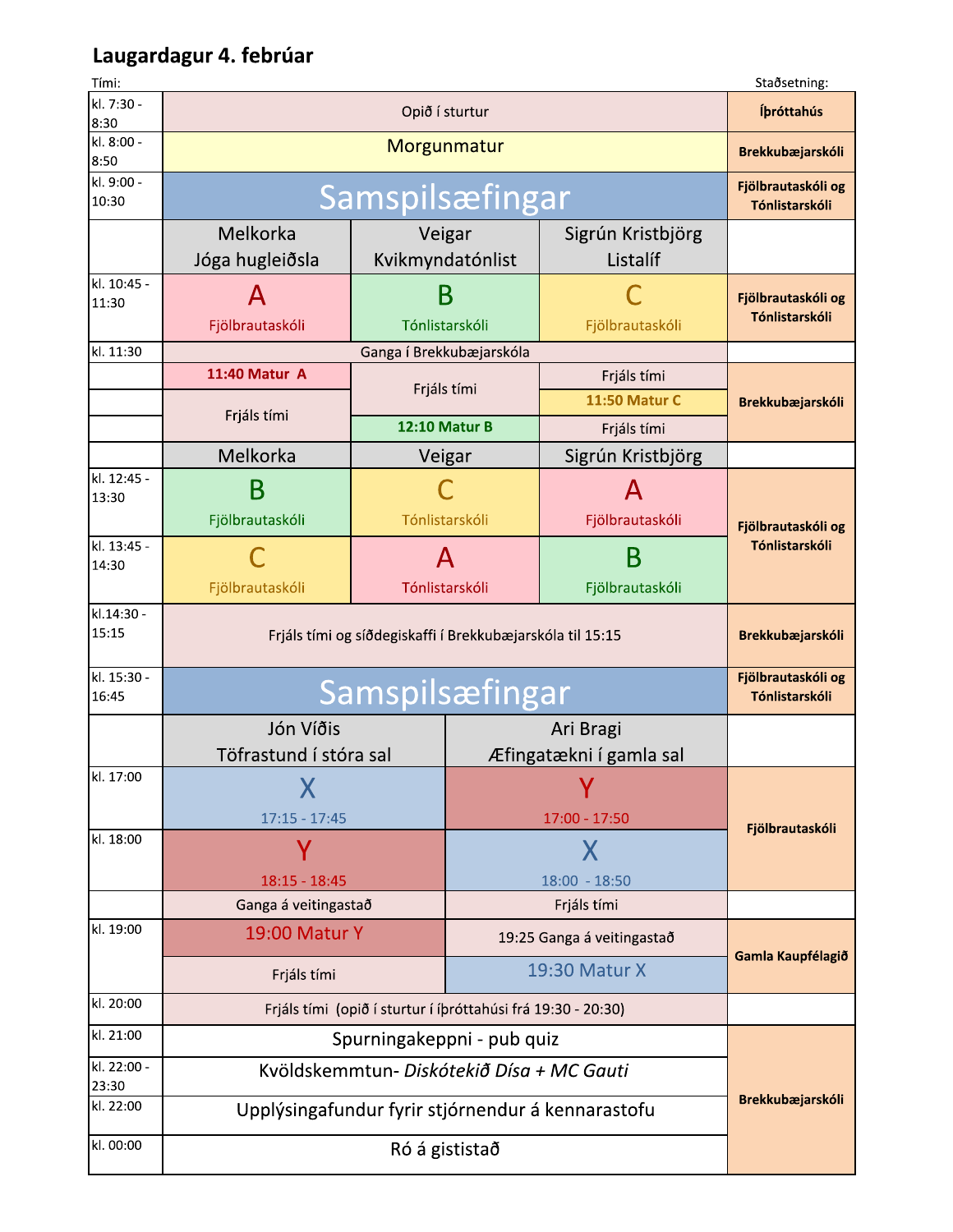### Sunnudagur 5. februar

| Tími:                        |                                                |                                                               |                                                                              |                                       | Staðsetning:                         |  |  |
|------------------------------|------------------------------------------------|---------------------------------------------------------------|------------------------------------------------------------------------------|---------------------------------------|--------------------------------------|--|--|
| kl. 8:00 -<br>9:00           | Opið í sturtur                                 |                                                               |                                                                              | Íbróttahús                            |                                      |  |  |
| kl. 8:30 -<br>9:20           | Morgunmatur og frágangur á gististað           |                                                               |                                                                              |                                       | Brekkubæjarskóli                     |  |  |
| kl. 9:30 -<br>10:15          |                                                | Samspilsæfingar                                               |                                                                              |                                       | Fjölbrautaskóli og<br>Tónlistarskóli |  |  |
| kl. 10:30 -                  |                                                |                                                               |                                                                              |                                       |                                      |  |  |
| 11:15                        | Halldór                                        | Ingi Garðar                                                   | Jón                                                                          | Leifur                                |                                      |  |  |
|                              | Tré                                            | <b>Brass</b>                                                  | <b>Slagverk</b>                                                              | Rafbassi                              | Fjölbrautaskóli og<br>Tónlistarskóli |  |  |
|                              | Fjölbrautaskóli                                | Fjölbrautaskóli                                               | Tónlistarskóli                                                               | Fjölbrautaskóli                       |                                      |  |  |
| kl. 11:30 -                  |                                                |                                                               | Hjördís Ástráðsdóttir og Freyja Gunnlaugsdóttir:                             |                                       |                                      |  |  |
| 12:20                        |                                                |                                                               | Kynning á tónlistarmenntaskóla og á ungsveit sinfóníunnar<br>Fjölbrautaskóli |                                       |                                      |  |  |
| kl. 12:30                    |                                                | Matur í Brekkubæjarskóla<br>(atriði 1-4 á tónleikum)          | Undirbúningur fyrir tónleika<br>(Færa hljóðfæri í íþróttahús)                |                                       | Fjölbrautaskóli                      |  |  |
| kl. 13:00                    |                                                | Undirbúningur fyrir tónleika<br>(Færa hljóðfæri í íþróttahús) | Matur í Brekkubæjarskóla<br>(atriði 5-8 á tónleikum)                         |                                       | Brekkubæjarskóli<br>Ípróttahús       |  |  |
| kl. 13:30                    |                                                | Undirbúningur fyrir tónleika                                  |                                                                              |                                       |                                      |  |  |
| kl. 14:00                    |                                                | Ípróttahús                                                    |                                                                              |                                       |                                      |  |  |
| kl. 15:00                    | Hressing áður en mótsgestir kveðja: Íþróttahús |                                                               |                                                                              |                                       |                                      |  |  |
| Hópaskiptingar á laugardegi: |                                                |                                                               |                                                                              |                                       |                                      |  |  |
|                              |                                                |                                                               |                                                                              |                                       |                                      |  |  |
|                              | Saxófónar, Brass 2 og Trompetar<br>B           |                                                               |                                                                              |                                       |                                      |  |  |
|                              |                                                |                                                               |                                                                              |                                       |                                      |  |  |
|                              |                                                |                                                               |                                                                              |                                       |                                      |  |  |
|                              | Hver gistir hvar?                              | Stofa:                                                        |                                                                              |                                       | Stofa:                               |  |  |
|                              | Blásarasveit Garðabæjar                        | 310                                                           |                                                                              | Skólahljómsveit Árbæjar og Breiðholts | 201 - 202                            |  |  |

# Hópaskiptingar á laugardegi:



- 
- 



| Hver gistir hvar?                           |             |                                       |             |
|---------------------------------------------|-------------|---------------------------------------|-------------|
|                                             | Stofa:      |                                       | Stofa:      |
| Blásarasveit Garðabæjar                     | 310         | Skólahljómsveit Árbæjar og Breiðholts | $201 - 202$ |
| Blásarsveit Tónlistarsk. Árnesinga Selfossi | 306         | Skólahljómsveit Grafarvogs            | $203 - 204$ |
| Lúðrasveit Fljótsdalshéraðs                 | 304         | Skólahljómsveit Kópavogs              | $206 - 209$ |
| Lúðrasveit Hornafjarðar                     | 308         | Skólahljómsveit Vestur- og Miðbæjar   | 309         |
| Lúðrasveit Tónlistarskóla A-Hún.            | 307         | Skólahljómsveit Víðistaðaskóla        | 310         |
| Lúðrasveit Tónlistarskóla Reykjanesbæjar    | 305         | Tónlistarskóli Eski- og Reyðarfjarðar | 304         |
| Skólahljómsveit Austurbæjar                 | $301 - 303$ |                                       |             |